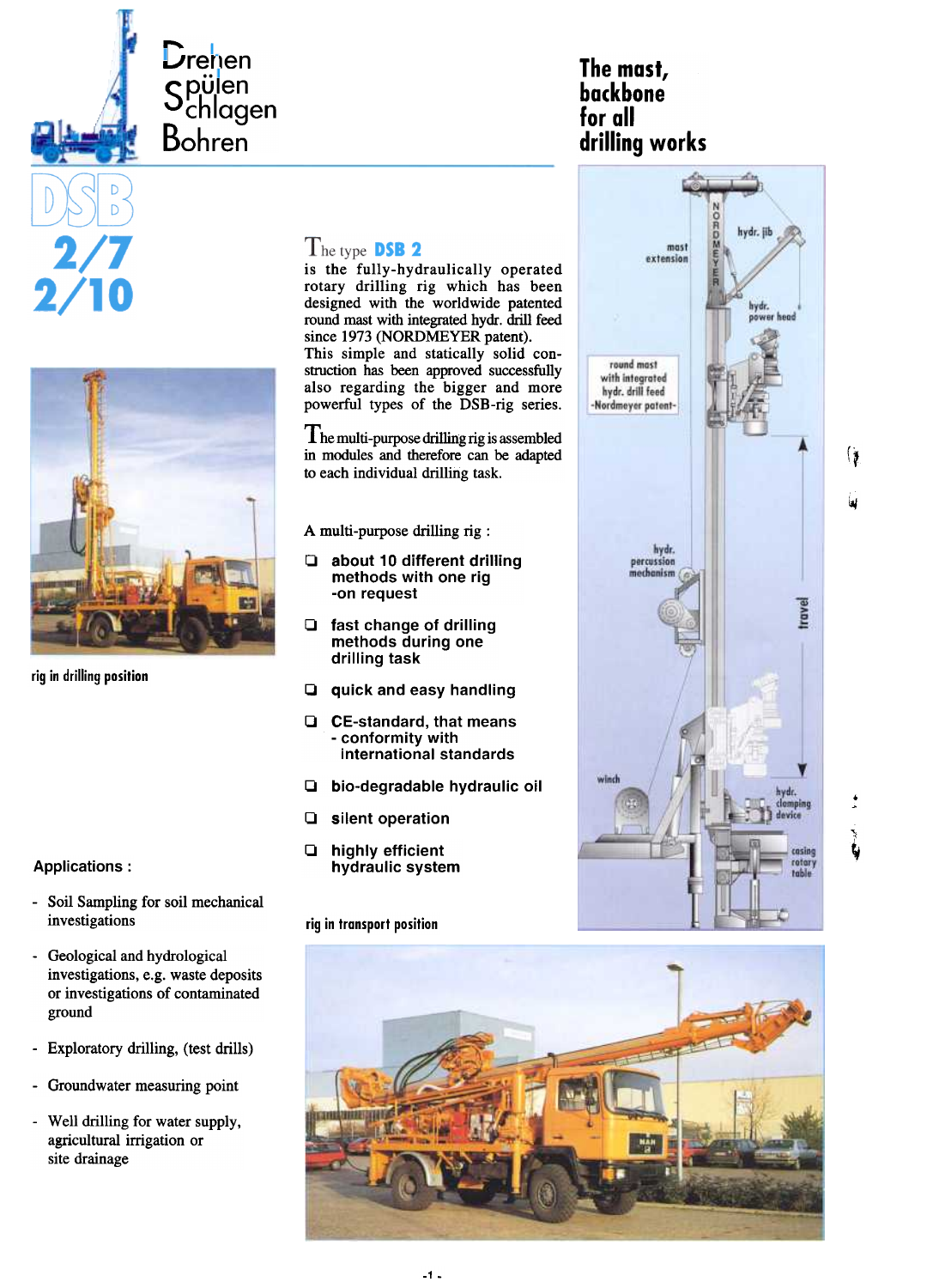# Technical data

| <b>Carriers / Drive</b><br>2-axle-trailer                                                                                                                                                                                                                                                                                                                                                                                                                                         | <b>KSP-7.6</b><br>700 / 300 / (150) daNm (kpm)<br>torque<br>$0 - 90 / 0 - 200 / (0 - 400)$ r.p.m.<br>speed                                                                                                                                          | <b>Hydr. Casing Rotary Table</b><br>with hydr. chuck and hydr. clamping device                                                                                                                                                      |
|-----------------------------------------------------------------------------------------------------------------------------------------------------------------------------------------------------------------------------------------------------------------------------------------------------------------------------------------------------------------------------------------------------------------------------------------------------------------------------------|-----------------------------------------------------------------------------------------------------------------------------------------------------------------------------------------------------------------------------------------------------|-------------------------------------------------------------------------------------------------------------------------------------------------------------------------------------------------------------------------------------|
| gross weight approx.: 16 000 kg<br>diesel engine<br>: 78 - 109 kW (106 - 148 HP)                                                                                                                                                                                                                                                                                                                                                                                                  | 125 mm<br>passage<br>optional as 2nd stage<br>$\lambda$                                                                                                                                                                                             | <b>HV 324-D</b><br><b>HV 419-D</b><br><b>Typ</b>                                                                                                                                                                                    |
| 2-axie-truck all-wheel-drive $(4 \times 4)$<br>gross weight approx.: 12 000 - 18 000 kg<br>drive of truck P.T.O.<br>optional:<br>deck diesel-engine<br>: 78 -109 kW (106 -148 HP)<br>3-axie-truck all-wheel-drive $(6 \times 6)$<br>gross weight $\alpha$ approx.: 22 000 - 25 500 kg<br>drive of truck P.T.O.                                                                                                                                                                    | <b>KSP-7.7</b><br>torque<br>700 daNm (kpm)<br>speed<br>$0 - 150$ r.p.m.<br>max. 0 - 125 mm<br>passage<br><b>KSP-7.10</b><br>1 050 / 650 / 230 daNm (kpm)<br>torque<br>$0 - 85 / 0 - 120 / 0 - 320$ r.p.m.<br>speed<br>$172$ mm<br>passage<br>: max. | 324<br>419 mm<br>max. casing dia.<br>torque<br>2 200<br>4 500 daNm (kpm)<br>$0 - 9$<br>$0 - 9$ r.p.m.<br>speed<br>20 000<br>24 000 daN (kg)<br>max.pull-up<br>14 000 daN (kg)<br>max.pull-down<br>11 200<br>travel<br>400<br>400 mm |
| optional:<br>: $78 - 109$ kW (106 -148 HP)<br>deck diesel-engine<br>crawler B2                                                                                                                                                                                                                                                                                                                                                                                                    | KSP-7.10.1<br>torque<br>1 050 / 650 daNm (kpm)<br>speed<br>0 - 75 / 0 - 120 r.p.m.<br>172 mm<br>passage<br>max.                                                                                                                                     | <b>Winches</b><br>Hydr. winch BW 850 K                                                                                                                                                                                              |
| width<br>2 300 - 2 400 mm                                                                                                                                                                                                                                                                                                                                                                                                                                                         | <b>Hydr. Drill Pipe Break-Out System</b>                                                                                                                                                                                                            | $(K = controlled spooling)$<br>max.pull<br>850 daN (kg)                                                                                                                                                                             |
| $: 18000 \text{ kg}$<br>gross weight<br>: 78 - 109 kW (106 - 148 HP)<br>diesel engine<br>Other carriers and drives are available<br>acc. to the requested rig components.                                                                                                                                                                                                                                                                                                         | max.break-out<br>KSP-5 series<br>1 000 daNm (kpm)<br>KSP-7.6 u.7.7<br>1700 daNm (kpm)<br><b>KSP-7.10</b><br>3 900 daNm (kpm)                                                                                                                        | line speed<br>$1.2 \text{ m/s}$<br>52 m / dia. 8 mm<br>spool capacity<br>÷<br>Hydr. winch BW 1000 K                                                                                                                                 |
| <b>Mast</b><br>with hydr. drill feed                                                                                                                                                                                                                                                                                                                                                                                                                                              | <b>Screwing Device for Drill Pipes</b><br>and Drill Collars<br>optional mech. screwing device or                                                                                                                                                    | max.pull<br>1 000 daN (kg)<br>1.0 $m/s$<br>line speed<br>spool capacity<br>50 m / dia. 8 mm<br>max. 250 m                                                                                                                           |
| DSB 2/7 - 3 800 / - 4 800<br>mast length<br>6 000 / 7 000 mm<br>travel<br>3800/4800 mm                                                                                                                                                                                                                                                                                                                                                                                            | hydr. chuck<br>clamping-diameter<br>143 - 198 mm<br>$\sim 10^{11}$ m $^{-1}$                                                                                                                                                                        | Hydr. winch BW 2500 K<br>max.pull<br>2 500 daN (kg)<br>line speed<br>$2.35$ m/s                                                                                                                                                     |
| max. hook load<br>100 kN (10 000 kg)<br>max. hydr. pull up<br>7 000 daN (kg)<br>max. hydr. pull down<br>3 500 daN (kg)<br>drill speed<br>$0 - 0.15$ m/s<br>up<br>down<br>$0 - 0.12$ m/s<br>$0.60 \, \text{m/s}$<br>rapid speed<br>up<br>$0.50$ m/s<br>down                                                                                                                                                                                                                        | <b>Hydr. Clamping Device</b><br>max.pipe O.D.<br>127/146/245 mm<br>150/164/250 mm<br>min. free passage, dia.:<br>- closed -<br>680 mm<br>max. free passage, dia. :<br>- opened -                                                                    | spool capacity<br>63 m / dia. 12 mm<br>Hydr. winch BW 3000 K<br>max.pull<br>3 000 daN (kg)<br>1.6 $m/s$<br>line speed<br>70 m / dia. 14 mm<br>spool capacity                                                                        |
| DSB 2/10 - 4 800 / - 5 800 / - 6 800<br>mast length<br>$: 7200/8200/9200$ mm<br>: 4 800 / 5 800 / 6 800 mm<br>travel<br>120 kN (12 000 kg)<br>max. hook load<br>$\mathcal{V}^{\mathcal{A}}$<br>max. hydr. pull up<br>$\mathcal{I}^{\mathcal{I}}$<br>10 000 daN (kg)<br>max. hydr. pull down: 5 000/4 000/3 500 daN<br>(kg)<br>drill speed<br>$0 - 0.12$ m/s<br>up<br>down: 0-0.17/0-0.20 / 0-0.25 m/s<br>$0.50$ m/s<br>rapid speed<br><b>UD</b><br>0.70 / 0.80 / 1.00 m/s<br>down |                                                                                                                                                                                                                                                     |                                                                                                                                                                                                                                     |
| Mast extension<br>: 110/645/1110/1645 mml<br>Hydr. Jip<br>swivelling range<br>800 mm<br>max.load<br>1 000 daN (kg)                                                                                                                                                                                                                                                                                                                                                                | on<br>2-axle-truck all-wheel-drive                                                                                                                                                                                                                  | 570                                                                                                                                                                                                                                 |
| Mast foot with hydr. clamp<br>max. clamping dia.<br>324 or 419 mm                                                                                                                                                                                                                                                                                                                                                                                                                 |                                                                                                                                                                                                                                                     | $330 - 11$<br>travel                                                                                                                                                                                                                |
| Hydr. power head<br>Rotation speed right/left,<br>continuously adjustable,<br>hydr. tilting and hydr. swivelling                                                                                                                                                                                                                                                                                                                                                                  |                                                                                                                                                                                                                                                     | m                                                                                                                                                                                                                                   |
| KSP - 5.7 S<br>400 / 200 daNm (kpm)<br>torque<br>0-175 / 0 - 350 r.p.m.<br>speed<br>$125$ mm<br>passage<br>KSP - 5.11<br>500 daNm (kpm)<br>torque<br>speed<br>0 - 125 r.p.m.<br>125 mm<br>passage                                                                                                                                                                                                                                                                                 |                                                                                                                                                                                                                                                     |                                                                                                                                                                                                                                     |
| <b>KSP-5.13</b><br>500 / 180 daNm (kpm)<br>torque<br>$0 - 130 / 0 - 350$ r.p.m.<br>speed<br>(max. 0 - 600 r.p.m.)                                                                                                                                                                                                                                                                                                                                                                 | 3 800 - 4 200                                                                                                                                                                                                                                       | 1360                                                                                                                                                                                                                                |

passage 85 mm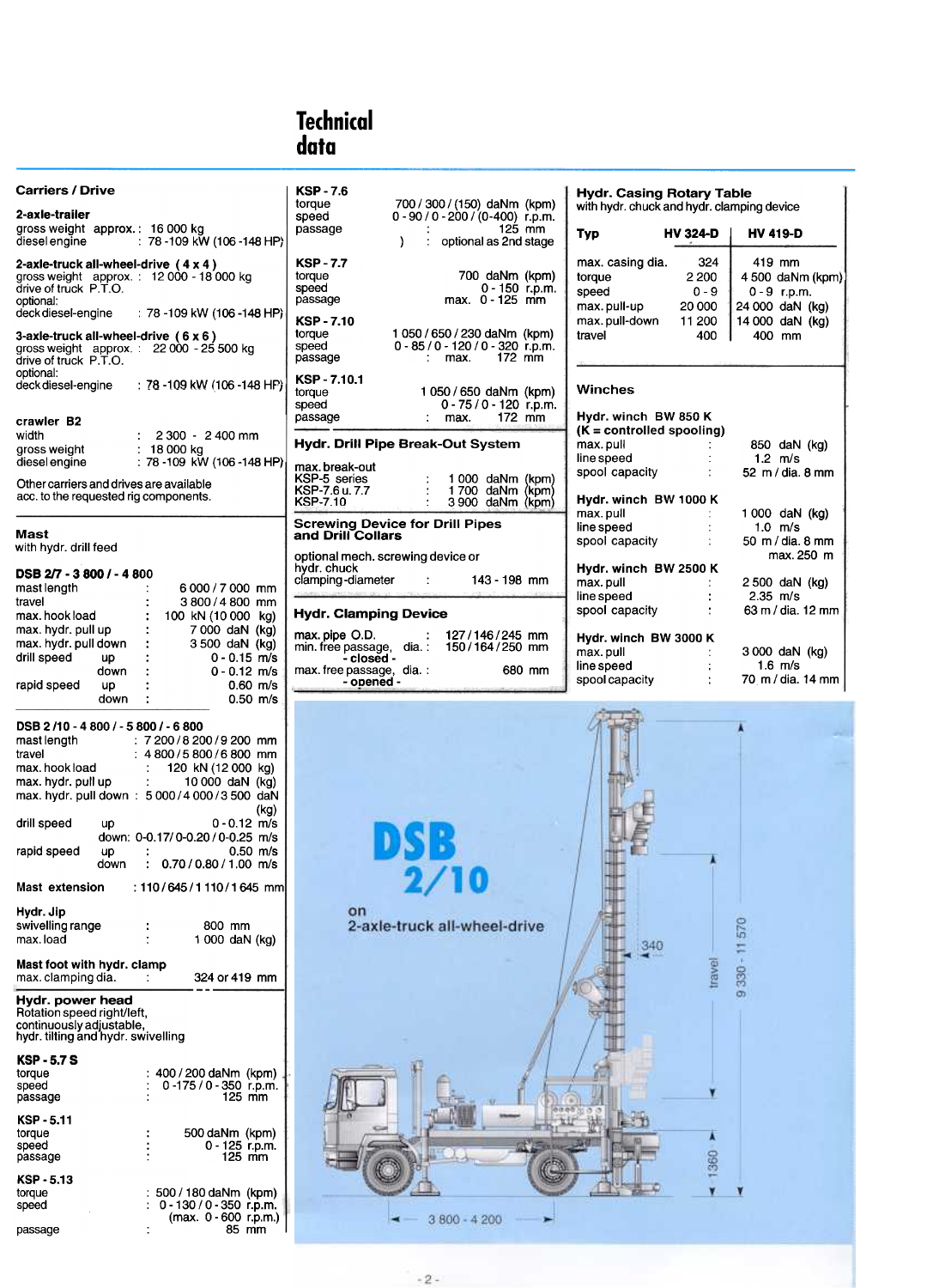

| Hydr. winch BW 3000 FK                                 |           |                                        | FΙι       |
|--------------------------------------------------------|-----------|----------------------------------------|-----------|
| (FK = Free-fall and controlled spooling)               |           |                                        |           |
| max. pull<br>line speed                                |           | 3000 daN (kg)<br>$0.85$ m/s            | Triy      |
| spool capacity                                         |           | 98 m / dia. 14 mm                      | cap       |
|                                                        |           |                                        | pre       |
| Hydr. winch  BW 5000 K                                 |           |                                        |           |
| max. pull<br>line speed                                |           | 5 380 daN (kg)<br>$1.05$ m/s           |           |
| spool capacity                                         |           | 90 m / dia. 14 mm                      | Du<br>cap |
|                                                        |           |                                        |           |
| Hydr. winch BW 10 000 VK                               |           |                                        | pre       |
| (VK = adjustable pull,<br>controlled spooling)         |           |                                        |           |
|                                                        |           |                                        |           |
|                                                        | 1st stage | 2nd stage                              | Du<br>cap |
| max.pull                                               | 10 350    | 3 830 daN (kg)                         | pre       |
| line speed                                             | 0.56      | $1.62 \, m/s$                          |           |
| spool capacity                                         |           | 58 m / dia. 14 mm                      | Cer       |
|                                                        |           |                                        | cap       |
| Hydr. Percussion Mechanism                             |           |                                        | pre       |
|                                                        |           |                                        |           |
|                                                        |           |                                        | Cer       |
| in connection with hydr. winch<br>up to 3 000 daN pull |           |                                        | cap       |
| max.load                                               |           | 500 daN (kg)                           | pre       |
| stroke length,                                         |           |                                        | Vac       |
| adjustable<br>number of strokes                        |           | 320 / 360 / 400 mm<br>$30 - 60 / min.$ | cap       |
|                                                        |           |                                        | cap       |
| ן ס                                                    |           |                                        | ma:       |
| in connection with hydr. winch                         |           |                                        | lift o    |
| up to 5 500 daN pull<br>max.load                       |           | 500 daN (kg)                           |           |
| stroke length,                                         |           |                                        |           |
| adiustable                                             |           | 490 / 540 / 600 mm                     |           |
| number of strokes                                      |           | $30 - 60 / min.$                       |           |
|                                                        |           |                                        |           |

| Hydr. winch BW 3000 FK<br>(FK = Free-fall and controlled spooling)         |                |                                        | <b>Flush Pumps</b>                                   |                                               |        | <b>Compressors</b><br>(Screw-type)                                                        |                                    |                          |
|----------------------------------------------------------------------------|----------------|----------------------------------------|------------------------------------------------------|-----------------------------------------------|--------|-------------------------------------------------------------------------------------------|------------------------------------|--------------------------|
| max. pull<br>ine speed                                                     |                | 3 000 daN (kg)<br>$0.85$ m/s           | Triplex piston pump                                  |                                               |        | capacity                                                                                  | $3.6 - 5.4 / 5.5 - 7.5/$           |                          |
| spool capacity                                                             |                | 98 m / dia. 14 mm                      | capacity                                             | 30 - 160 l/min                                |        |                                                                                           | 7.6 - 9.3 $\,$ m <sup>3</sup> /min |                          |
| Hydr. winch BW 5000 K                                                      |                |                                        | pressure                                             |                                               | 40 bar | pressure                                                                                  | 4-12/4-12/4-10 bar                 |                          |
| max. pull                                                                  |                | 5 380 daN (kg)                         |                                                      |                                               |        |                                                                                           |                                    |                          |
| line speed                                                                 |                | $1.05$ m/s                             | Duplex piston pump $4^1/z''$ x 5"                    |                                               |        | Foam- and oil-injection system                                                            |                                    |                          |
| spool capacity                                                             |                | 90 m / dia. 14 mm                      | capacity                                             | $250 - 450$                                   |        |                                                                                           |                                    |                          |
| Hydr. winch BW 10 000 VK<br>(VK = adiustable pull,<br>controlled spooling) |                |                                        | pressure                                             | $(110 - 200)$ <i>Vmin</i><br>20 (max. 40) bar |        | <b>Triplex piston pump</b><br>hydr. drive - infinitely adjustable<br>capacity<br>pressure | max.                               | $3 - 46$ I/min<br>50 bar |
|                                                                            | 1st stage      | 2nd stage                              | Duplex piston pump 5" x 6"                           |                                               |        |                                                                                           |                                    |                          |
|                                                                            |                |                                        | capacity                                             | 50 - 750 <i>V</i> min                         |        | Dosing pump                                                                               |                                    |                          |
| max. pull<br>ine speed                                                     | 10 350<br>0.56 | 3 830 daN (kg)<br>1.62 $m/s$           | pressure                                             |                                               | 20 bar | capacity mechan.<br>adjustable<br>pressure                                                | $0.25 - 2.5$ I/h                   | 50 bar                   |
| spool capacity<br>Hydr. Percussion Mechanism                               |                | 58 m / dia. 14 mm                      | Centrifugal pump NU 25 - 6,5<br>capacity<br>pressure | 700 - 900 I/min<br>$7.5 - 4.2$ bar            |        |                                                                                           |                                    |                          |
|                                                                            |                |                                        | Centrifugal pump NU 25 - 10                          |                                               |        | <b>Notice</b>                                                                             |                                    |                          |
| in connection with hydr. winch                                             |                |                                        | capacity                                             | 1 200 - 3 200 l/min                           |        |                                                                                           |                                    |                          |
| up to 3 000 daN pull<br>max. load                                          |                | 500 daN (kg)                           | pressure                                             | $7.2 - 4.3$ bar                               |        | The a.m. components represent standard<br>versions which can be mounted optionally        |                                    |                          |
| stroke length,                                                             |                |                                        | Vacuum pump T.F. - ST 150                            |                                               |        | on customer's request.                                                                    |                                    |                          |
| adjustable<br>number of strokes                                            |                | 320 / 360 / 400 mm<br>$30 - 60 / min.$ | capacity water                                       | max. 260 $m^3/h$                              |        | According to the desired carrier and the<br>available drive the technical data may        |                                    |                          |
|                                                                            |                |                                        | capacity air                                         | max. $172 \text{ m}^3/h$                      |        | differ slightly.                                                                          |                                    |                          |
| ן ס<br>in connection with hydr. winch                                      |                |                                        | max. particle size                                   | dia. 100 mm                                   |        | Further options are available on request.                                                 |                                    |                          |
| up to 5 500 daN pull                                                       |                |                                        | lift of pump                                         | $17.5 \; m$                                   |        |                                                                                           |                                    |                          |
| max.load<br>stroke length,                                                 |                | 500 daN (kg)                           |                                                      |                                               |        |                                                                                           |                                    |                          |
| adiustable                                                                 |                | 490 / 540 / 600 mm                     |                                                      |                                               |        |                                                                                           |                                    |                          |
| number of strokes.                                                         |                | $30 - 60 / min$                        |                                                      |                                               |        |                                                                                           |                                    |                          |

All technical data are subject to alteration.

### Conversion table

| force :         |                    |     |    |                          |
|-----------------|--------------------|-----|----|--------------------------|
| 1 daN<br>$1$ kN | approx.<br>approx. |     |    | 1 kg (kp)<br>100 kg (kp) |
| power:          | k W x 1.36         | $=$ | НP |                          |
| speed :         | 1 r.p.m.           | ▬   |    | 1 min <sup>-1</sup>      |
| torque :        |                    |     |    |                          |
| 1 daNm<br>kNm   | approx.<br>approx. |     |    | 1 kpm<br>100 kpm         |

Further carriers and rig components are shown on the back.





 $\begin{picture}(20,20) \put(0,0){\dashbox{0.5}(5,0){ }} \put(15,0){\circle{10}} \put(25,0){\circle{10}} \put(25,0){\circle{10}} \put(25,0){\circle{10}} \put(25,0){\circle{10}} \put(25,0){\circle{10}} \put(25,0){\circle{10}} \put(25,0){\circle{10}} \put(25,0){\circle{10}} \put(25,0){\circle{10}} \put(25,0){\circle{10}} \put(25,0){\circle{10}} \put(25,0){\circle{10}} \put(25,0$  $\leftarrow$  3600